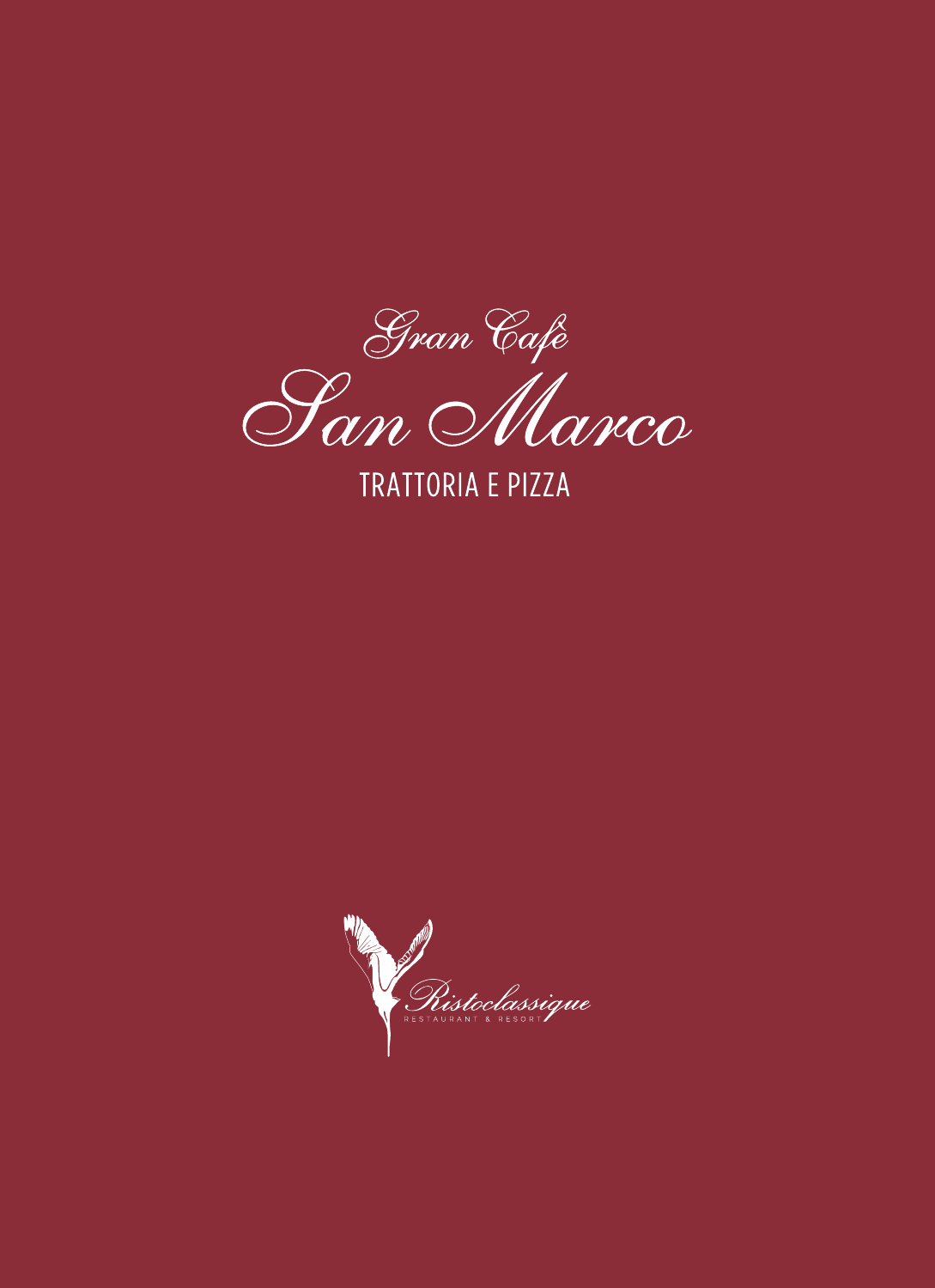

PINZIMONIO DI VERDURE € 8 Raw vegetables with sauce - Rohkost mit Soße

CRUDO DI PARMA RULIANO 24 MESI E MELONE € 14

24 Monate gereifter Parmaschinken und Melone - Raw Parma ham Ruliano aged 24 months and melon

SELEZIONE DI SALUMI DEL TERRITORIO E GIARDINIERA NOSTRANA € 16.5 Die Auswahl an Wurst mit hausgemachte Pickles - Selection of meats with artisan gardener

> VITELLO TONNATO € 14 Kalbfleisch mit Thunfischsauce Veal with tuna sauce

MANZO FREDDO, CIPOLLA DI TROPEA, PINOLI, UVETTA E PARMIGIANO DI BRUNA ALPINA € 13.5 Kaltes Rindfleisch mit Tropea-Zwiebel, Pinienkernen und Rosinen Cold beef with Tropea onion, pine nuts and raisins

BATTUTA A COLTELLO DI FASSONA PIEMONTESE "CAZZAMALI" € 15 Tartare vom "Fassona Piemontese" Fleisch - Tartare of "Fassona Piemontese" meat

SELEZIONE DI FORMAGGI E MOSTARDA CREMONESE € 18 Gemischter Käse mit Cremonese Senf - Mixed cheeses with Cremonese mustard

# ANTIPASTI DI PESCE

SARDE IN SAOR (SECONDO DISPONIBILITÀ) € 11 Sardinen in saor (je nach Verfügbarkeit) Sardines in saor (subject to availability)

LUCCIO IN SALSA CON POLENTA € 11 Hecht mit Sauce mit Polenta - Pike in sauce with polenta

SAUTÈ DI COZZE E VONGOLE SUPERIOR € 14.5 Sautierte Muscheln und Venusmuscheln - Mussels and clams sautéed

CARPACCIO DI SALMONE CON SALSA PONZU E SEMI DI SESAMO € 14 Lachscarpaccio mit Ponzu-Sauce und Sesam

Salmon carpaccio with ponzu sauce and sesam seeds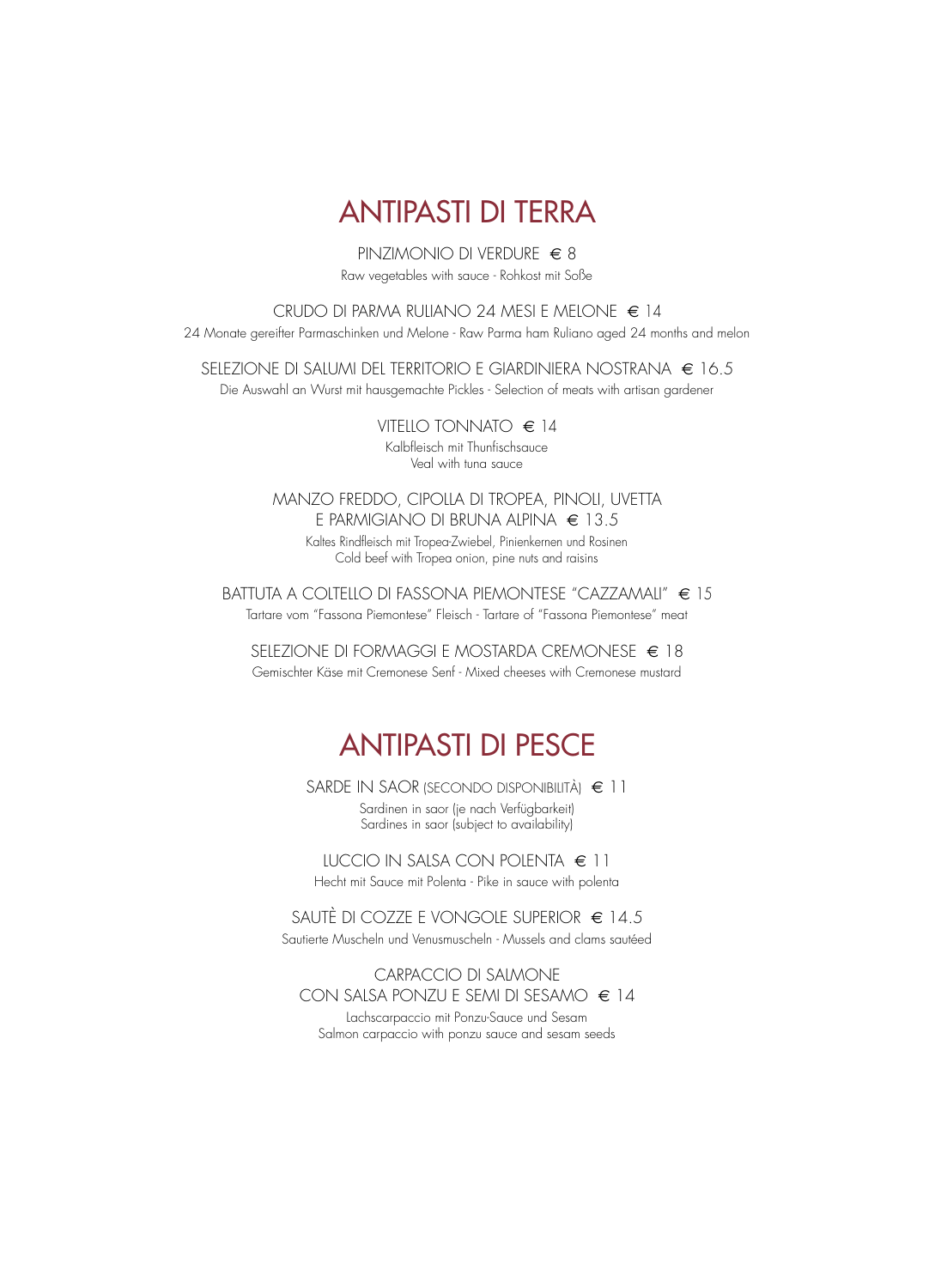# LA PASTA RIPIENA DELLA TRADIZIONE

TORTELLINI DI VALEGGIO BURRO FUSO E SALVIA € 12 Tortellini von Valeggio mit Butter und Salbei - Valeggio's Tortellini with butter and sage

TORTELLI DI ZUCCA AL RAGÙ DI TASTASAL € 12 Kürbis-Ravioli mit Fleischsauce "Tastasal" - Pumpkin ravioli with meat sauce "Tastasal"

TORTELLI AL BRASATO CON FONDUTA DI BAGOSS € 12

Geschmorter Tortelli mit Bagoss-Käsefondue Braised tortelli with Bagoss cheese fondue

TORTELLO AL LUCCIO, OLIO AROMATIZZATO E POLVERE DI CAPPERO € 14 Hechttortelli mit aromatisiertem Öl und Kapernpulver - Pike tortelli with flavored oil and caper powder

> DEGUSTAZIONE DI TORTELLI € 16 Tortelli-Verkostung - Tortelli tasting

# I PRIMI PIATTI

TAGLIOLINI DI PASTA FRESCA ALL'ASTICE € 25 Frische Pasta-Tagliolini mit Hummer - Fresh pasta tagliolini with lobster

SPAGHETTO ALLE VONGOLE SUPERIOR  $\in$  15.5 Spaghetti mit feinen Muscheln - Spaghetti with superior clams

BIGOLI CON SARDE DEL GARDA E PANE AROMATIZZATO € 13 Bigoli mit Sardinen vom Gardasee und Brot Aroma Bigoli with sardines of Lake Garda and bread aroma

TAGLIATELLE AI FUNGHI PORCINI E SCAGLIE DI RICOTTA AFFUMICATA € 14 tagliatelle mit Steinpilzen und geräucherten Ricotta-Flocken Tagliatelle with porcini mushrooms and smoked ricotta flakes

> TAGLIATELLE FATTE IN CASA AL RAGÙ D'ANATRA € 13 Hausgemachte Nudeln mit Entensauce - Homemade noodles with duck sauce

# GNOCCHETTI DI BARBABIETOLA FONDENTE DI TALEGGIO E MANDORLE TOSTATE  $\in$  12

Gnocchi mit Taleggio Fondue und geröstete Mandeln Beetroot dumplings with Taleggio cheese fondue and toasted almonds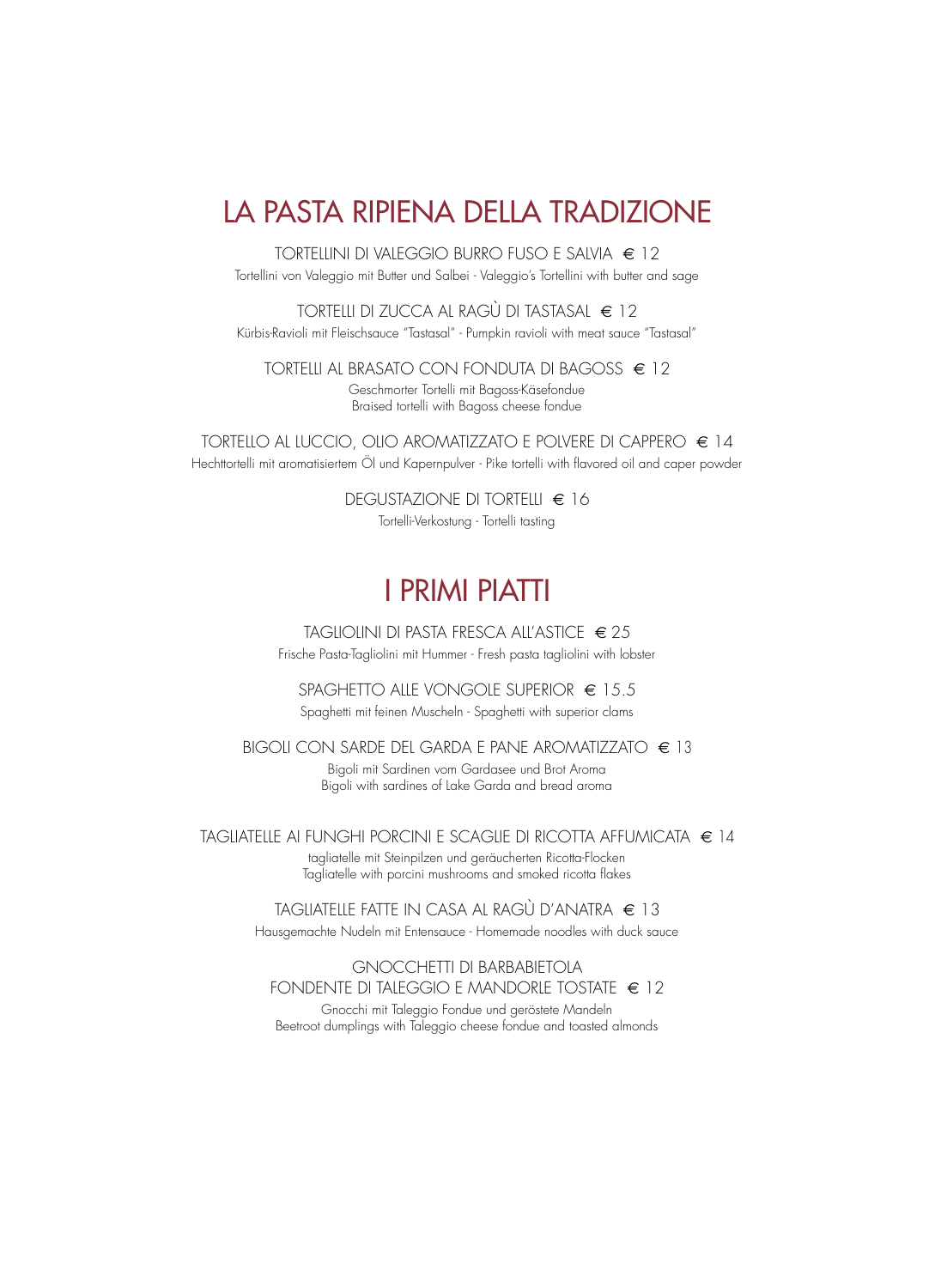# **CARTA DELLE VERDURE**

SPINACI SPADELLATI AL BURRO E SCAGLIE DI PARMIGIANO € 6.5 Sautierter Spinat mit Butter und Parmesanflocken - Sautéed spinach with butter and Parmesan flakes

> $FINOCCHI$  GRATINATI  $\in \delta$ Gratinierter Fenchel - Gratinated fennel

CICORIA RIPASSATA ALLA N'DUJA  $\epsilon$  6.5 Sautierter Chicorée mit N'duja - Chicory sauteed with N'duja

> PATATE FRITTE  $\epsilon$  5 Pommes Frites - French-fries

PATATE AL FORNO  $\in$  5 Ofenkartoffeln - Baked potatoes

INSALATA MISTA  $\in$  5.5 Gemischter Salat - Mixed salad

# **I SECONDI DALLA BRACE**

BRANZINO INTERO  $\in$  16 Wolfsbarsch - Sea bass

TAGLIATA DI BUFALA, VERDURE DI STAGIONE E LA SUA DEMI-GLACE € 16.5

Büffelfleisch in Scheiben geschnitten mit Saisongemüse und sein Demi-glace Sliced buffalo with seasonal vegetables and its demi-glace

> COSTATA DI SCOTTONA DA 500 GR € 20.5 Scottonakosten 500 gr - Scottona rib 500 gr

FILETTO DI SCOTTONA ALLA BRACE  $\in$  22.5 Scottona Rinderfilet - Scottona beef fillet

GRIGLIATA IMPERIALE DI CROSTACEI (ASTICE, GAMBERONI E SCAMPI)  $\in$  43.5 Imperialer Schalentiergrill mit Hummer, Garnelen und Scampi Imperial grilled shellfish wtih lobster, shrimps and prawn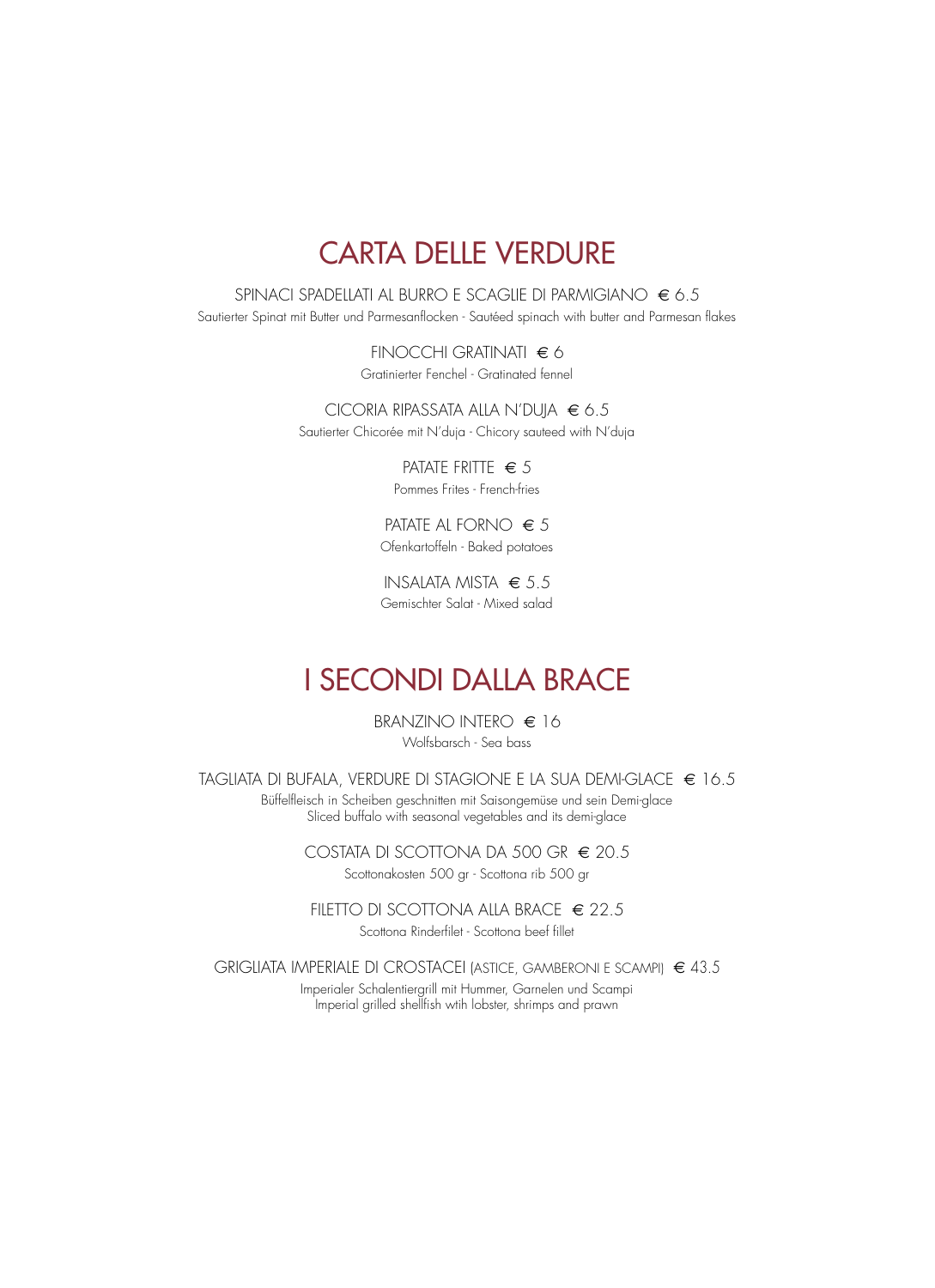# IL PESCE D'ACQUA DOLCE

LAVARELLO ALLA BRACE (SECONDO DISPONIBILITÀ) € 13.5 Gegrillter Felchen (je nach Verfügbarkeit) Grilled Whitefish (subject to availability)

> ANGUILLA ALLA BRACE CON POLENTA GRIGLIATA € 16 Gegrillter Aal und gegrillter Polenta Grilled eel and grilled polenta

FRITTURA DI PESCE D'ACQUA DOLCE, MAIONNAISE AL BASILICO  $\in$  14.5

Fritierte Süßwasserfische und Basilikum-Mayonnaise Fried fresh water fish and basil mayonnaise

# I SECONDI DALLA CUCINA

### GUANCIALE DI MAIALINO AL BIANCO DI CUSTOZA E FINOCCHIETTO SELVATICO € 18

Schweinebacke mit Custoza Weißweinsauce und wildem Fenchel Pork cheek with Custoza white wine sauce and wild fennel

# COTOLETTA DI VITELLO ALLA MILANESE CON L'OSSO 500 GR € 24

Milanese Kalb Schnitzel mit Knochen 500 gr Milanese veal cutlet with bone 500 gr

# POLLETTO NOSTRANO DISOSSATO CON PATATE E CIPOLLA  $\in$  13.5

Entbeintes Hühnchen mit Kartoffeln und Zwiebeln Deboned chicken with potatoes and onion

POLPO FRITTO, CREMA DI SEDANO, PORRI E PATATE € 16.5

Gebratener Oktopus mit Selleriecreme, Lauch und Kartoffeln Fried octopus with celery cream, leeks and potatoes

> FRITTURA DI CALAMARI € 19.5 Fritierter Tintenfisch - Fried squid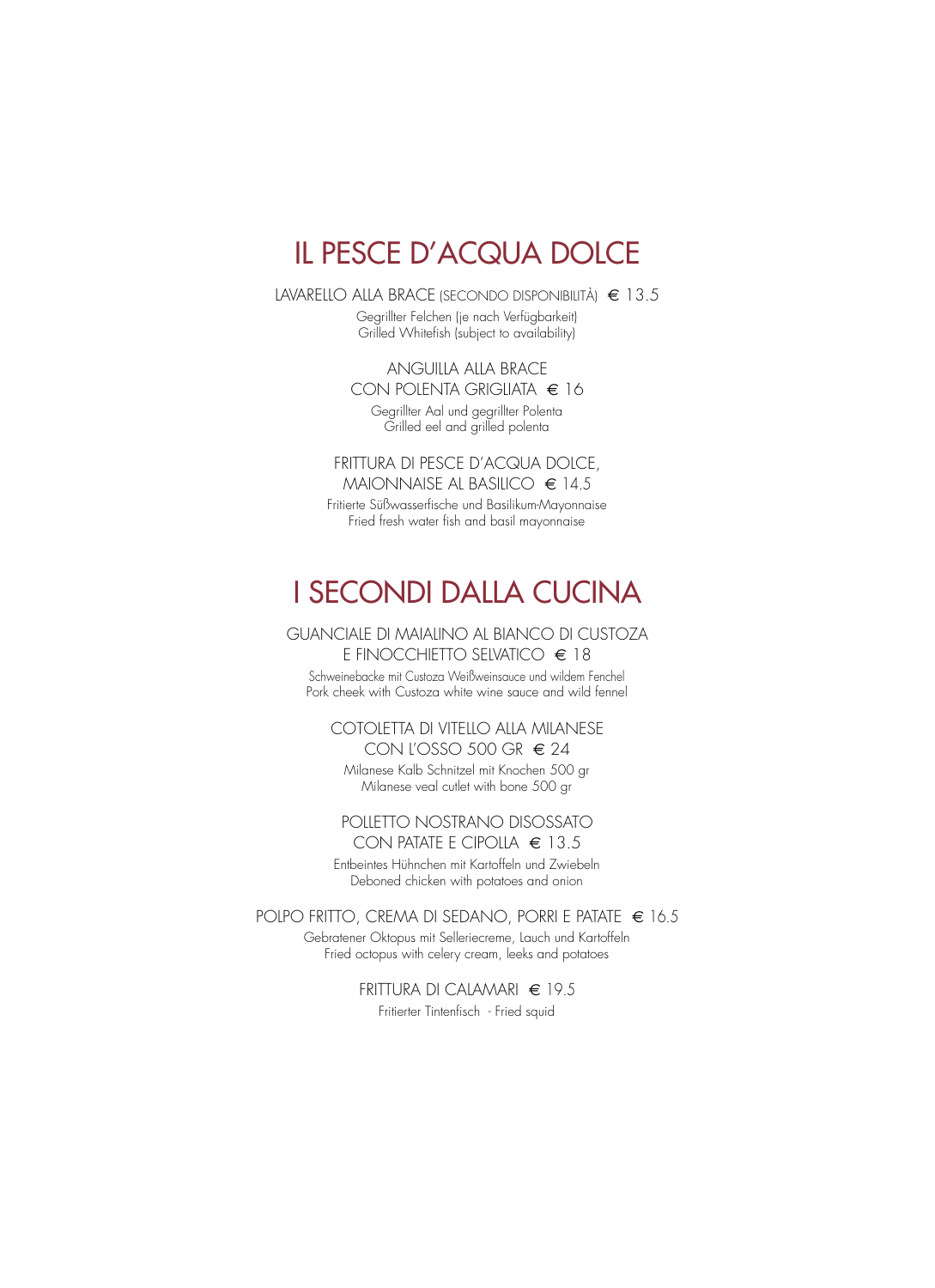# LE INSALATONE ED I PIATTI UNICI

## LA SAN MARCO  $\in$  14

Insalata mista di stagione, crudo di Parma 24 mesi, stracciatella di bufala e tartufo del Baldo Saison Gemischter Salat, Parmaschinken, Stracciatella di Bufala Käse und Monte Baldo Trüffel Mixed Season Salad, Parma Raw Ham, bufala Stracciatella cheese and Baldo truffle

### LA SALMONE E AVOCADO, EDAMAME, CAPPUCCIO VIOLA E MISTO DI SEMI € 14.5

Lachs und Avocado, Edamame, Purpurkohl und gemischte Samen Salmon and avocado, edamame, purple cabbage and mixed seeds

# INSALATA DI POLPO, PATATE, FAGIOLINI E SALSA VALEDIUM PROFUMATA AL LIME € 15.5

Tintenfischsalat, Kartoffeln, grüne Bohnen und Valediumsauce mit Limettenduft Oktopussalat, potatoes, green beans and lime scented valedium sauce

# POLLO GRIGLIATO, SONCINO, POMODORINI E SCAGLIE DI PARMIGIANO DI BRUNA ALPINA € 14.5

Gegrilltes Hähnchen, Soncino, Kirschtomaten und Parmesan Flocken Grilled chicken, soncino, cherry tomatoes and Parmesan flakes

Gentile cliente, le informazioni circa la presenza di sostanze o di prodotti che provocano allergie o intolleranze sono disponibili rivolgendosi al personale in servizio.

Sehr geehrter Gast, Informationen zu Substanzen und Produkten, die Allergien oder Unverträglichkeiten auslösen können, erhalten Sie auf Nachfrage von unserem Diensthabenden Personal.

Dear guest, you can also ask our staff on duty for information on substances and products that can provoke allergies or intolerances.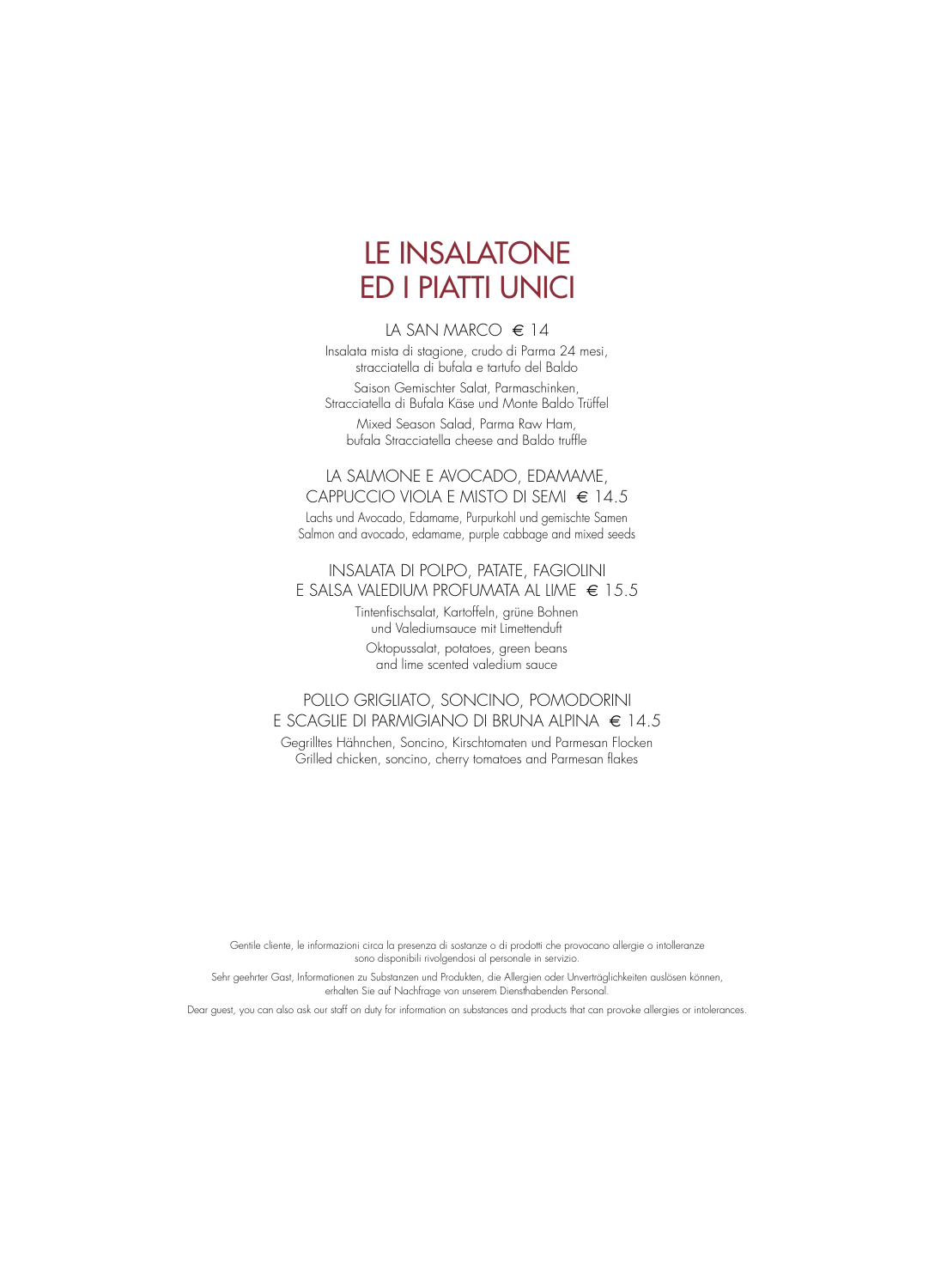# PER I PIÙ PICCOLI

BABY PIZZA AL PROSCIUTTO O WURSTEL € 6.5 Baby-Pizza mit Schinken oder Würstchen

Baby pizza with ham or wurstel

# PASTA AL POMODORO O RAGÙ  $\in 6.5$

Pasta mit Tomatensauce oder Fleischsauce Pasta with tomato or meat sauce

# BABY COTOLETTA DI POLLO CON PATATINE FRITTE  $\in$  8 Baby Hühnerschnitzel mit Pommes Frites - Baby chicken cutlet with french fries

LASAGNE DELLA TRADIZIONE  $\in$  9 Baby Lasagne - Baby lasagna



In mancanza di prodotto fresco si serve surgelato Fehlt das Frischprodukt wird es durch ein Tiefkühlprodukt ersetzt Frozen products may be used when fresh products are not available

Coperto - Gedeck - Cover charge € 2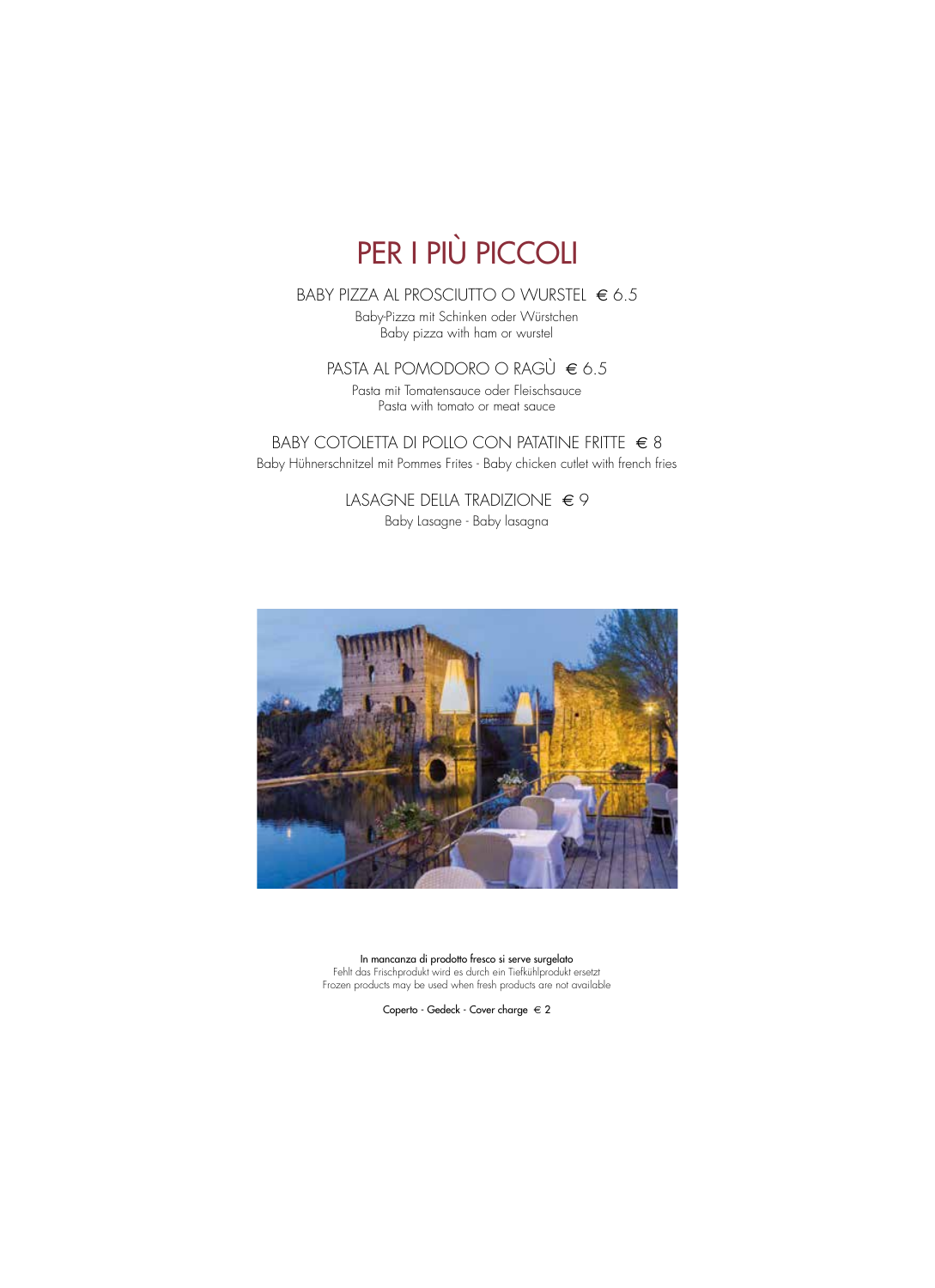# PIZZA CON IMPASTO DI FARRO MONOCOCCO E CEREALI CHE RICORDANO I GRANI ANTICHI

# PIZZA WITH MONOCOCCO SPELLED DOUGH AND CEREALS THAT REMEMBER THE ANCIENT GRAINS

#### SAN MARZANO DOP € 12.5

San marzano DOP, crudo Ruliano 24 mesi, stracciatella di bufala, basilico fresco San Marzano Tomaten, Ruliano Schinken, Stracciatella Käse, frisches Basilikum San Marzano tomato, Ruliano ham, Stracciatella cheese, fresh basil

# **FIOCCHETTO** E POMODORO SECCO € 12

Fiordilatte, Taleggio di bufala, fiocchetto, pomodoro secco Fiordilatte Käse, Büffel Mozzarella, Fiocchetto-Schinken, getrocknete Tomate Fiordilatte cheese, buffalo mozzarella, fiocchetto ham, dried tomato

# TONNO FRESCO MARINATO AGLI AGRUMI

# E CIPOLLA CARAMELLATA € 12.5

Tonno fresco marinato agli agrumi, mozzarella di bufala DOP, cipolla di Tropea caramellata Frischer Thunfisch mariniert mit Zitrusfrüchten, DOP Büffelmozzarella, karamellisierte Tropea-Zwiebel Fresh tuna marinated with citrus fruits, buffalo mozzarella DOP, caramelized Tropea onion

# LARDO E PARMIGIANO € 12.5

Polpa di pomodoro, aglio, origano, lardo, scaglie di parmigiano Tomatenmark, Knoblauch, Oregano, Schmalz und Parmesanflocken Tomato pulp, garlic, oregano, lard and parmesan flakes

# **MORTADELLA** E PISTACCHIO DI BRONTE € 12

Fiordilatte, mortadella, granella di pistacchio di Bronte, stracciatella di bufala Fiordilatte, Mortadella, Bronte-Pistazienkörner, Büffel-Stracciatella-Käse Fiordilatte, mortadella, Bronte pistachio grains, buffalo stracciatella cheese

# Q)

CREMA DI PORRO, PATATE, SEDANO, FUNGHI, TOFU, POMODORI SECCHI (VEGANA) € 14

Crema di porro, patate, sedano, funghi, tofu, pomodori secchi Lauch Creme, Kartoffeln, Sellerie, Pilzen, Tofu, getrocknete tomaten Leek cream, potatoes, celery, mushrooms, tofu, dried tomatoes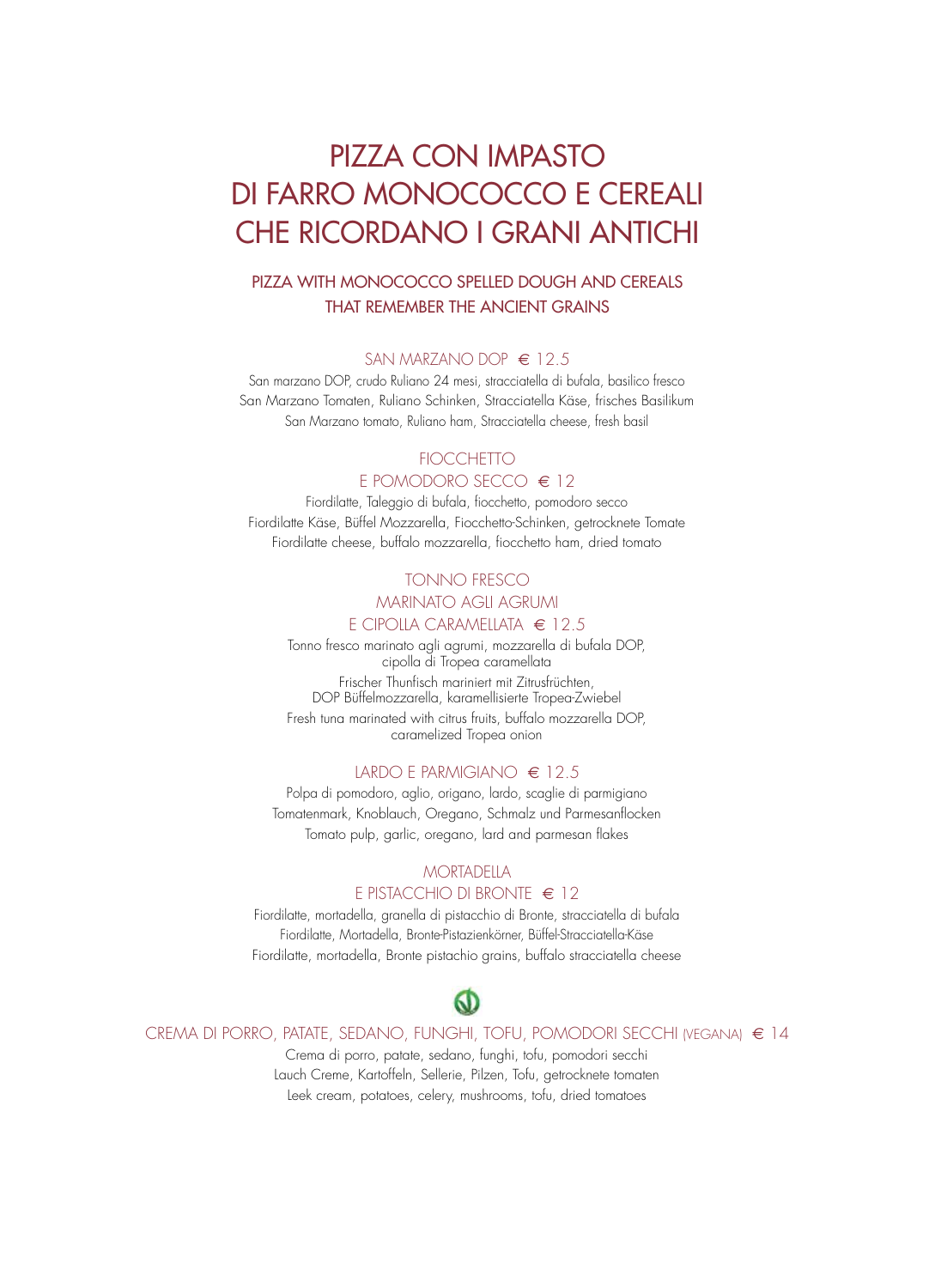# LE PIZZE

# UNSERE PIZZAS - OUR PIZZAS

# PER LE NOSTRE PIZZE UTILIZZIAMO SOLO FARINE NATURALI MACINATE A PIETRA CON GRANO PROVENIENTE DA COLTURE BIOLOGICHE, CHE LE RENDE UNICHE PER DIGERIBILITÀ E SAPORE.

#### $MARGHERITA \in 7$

Polpa di pomodoro, mozzarella Tomaten, Mozzarella Tomato pulp, mozzarella

### BUFALA CLASSICA € 9.5

Polpa di pomodoro, mozzarella di bufala, basilico fresco Gehackte Tomaten, Büffelmozzarella, frisches Basilikum Tomato pulp, buffalo mozzarella, fresh basil

#### LA CAPRICCIO € 9

Polpa di pomodoro, mozzarella, carciofi, prosciutto cotto, funghi freschi, olive greche Gehackte Tomaten, Mozzarella, Artischocken, Schinken, frisch Pilze, Oliven Tomato pulp, mozzarella, artichokes, ham, fresh mushrooms, olives

### L'ORTO SULLA PIZZA  $\in$  9

Polpa di pomodoro, fiordilatte ortaggi di stagione Tomatenmark, Fiordilatte Käse, Gemüse der Saison Tomato pulp, fiordilatte cheese, seasonal vegetables

# GORGONZOLA DOP

#### E CRUDO RULIANO 24 MESI  $\epsilon$  10

Polpa di pomodoro, mozzarella, gorgonzola, crudo di Ruliano 24 mesi Gehackte Tomaten, Mozzarella, Gorgonzola, Ruliano Schinken Tomato pulp, mozzarella, gorgonzola, Ruliano ham

### PROVOLA AFFUMICATA,

#### FUNGHI FRESCHI E SPECK  $\in$  10

Polpa di pomodoro, mozzarella, provola affumicata, funghi freschi e speck Gehackte Tomaten, Mozzarella, geräucherter Provola-Käse, frische Pilze und Speck

Tomato pulp, mozzarella, smoked Provola cheese, fresh mushrooms and speck

#### SICILIANA € 9

Pomodoro, mozzarella, capperi di salina, olive greche, origano fresco, salame piccante Tomaten, Käse, Salina Kapern, Oliven,

frischem Oregano, scharfe Salami

Tomatoes, cheese, Salina's cappers, olives, fresh origanum, spicy salami

# TALEGGIO DI BUFALA BIO, MANDORLE TOSTATE E PANCETTA (BIANCA) € 9

Fiordilatte, Taleggio di bufala BIO, mandorle tostate, pancetta Fiordilatte Käse, Buffalo Taleggio Käse, geröstete Mandeln, Speck Fiordilatte cheese, Buffalo Taleggio cheese, roasted almonds, bacon

### SALSICCIA, PATATE E GORGONZOLA DOP  $\in$  9

Pomodoro, mozzarella, salsiccia, patate, gorgonzola dop Tomaten, Mozzarella, Wurst, Kartoffeln, Gorgonzola Käse

Tomato, mozzarella, sausage, potatoes, gorgonzola cheese

#### CALZONE € 9

Fiordilatte, prosciutto, funghi Fiordilatte Käse, Schinken, Pilze Fiordilatte cheese, ham, mushrooms

### ROMANA DOP € 9

Pomodoro, bufala, alici di Cetara, capperi di Salina, origano Tomaten, Büffel, Cetara Sardellen, Salina Kapern, Oregano Tomatoes, buffalo, anchovies from Cetara, Salina capers, oregano

#### SPINACI E NDUJA (BIANCA) € 10

Mozzarella, spinaci freschi, ricotta affumicata stagionata, Nduja Mozzarella, frischer Spinat, gewürzter geräucherter Ricotta, scharfe Nduja-Salami Mozzarella, fresh spinach, seasoned smoked ricotta, Nduja hot salami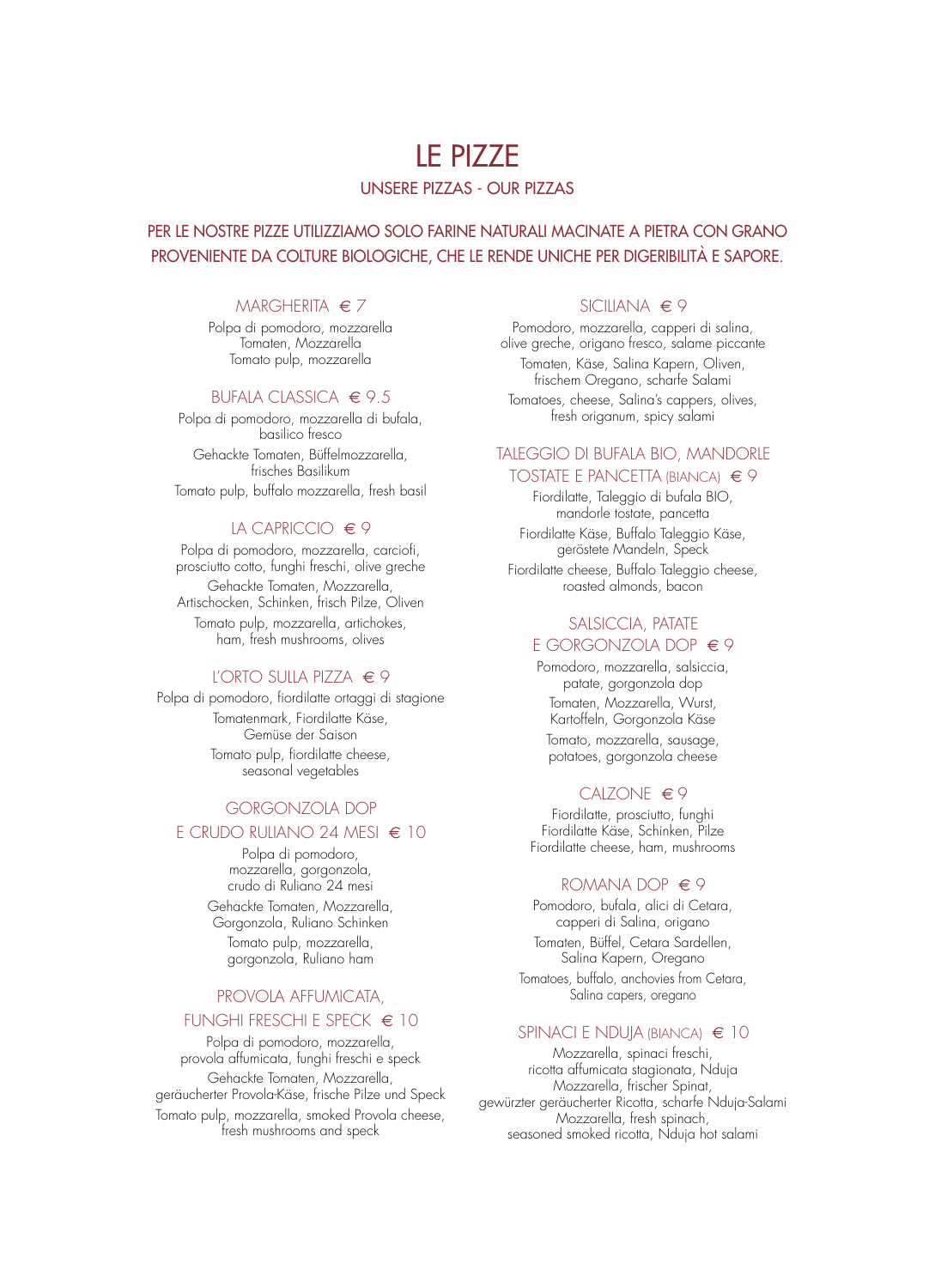# IL BAR

# BEVANDE - GETRÄNKE

COCA, FANTA, LEMON 0,2 L  $\in$ COCA, FANTA, LEMON 0,4 L  $\in$ COCA, SPRITE, THE 0,33 L  $\in$ SUCCHI DI FRUTTA € 3 ACQUA MINERALE  $0,7$  L  $\in$ 

### BIRRE

SPINA PICCOLA  $0,2$  L  $\in$ SPINA MEDIA 0,4 L  $\in$ SPINA GRANDE 1 L € 9 WEIZEN ERDINGER 0,5 L  $\in$ CORONA 0,33 L  $\in$ 

### **APERITIVI**

ANALCOLICO SHIRLEY TEMPLE SCIROPPO DI GRANATINA, GINGER ALE  $\in$  7 APEROL SPRITZ PROSECCO BRUT, APEROL, SELZ € 6 HUGO CUSTOZA MOSSO, SELZ, SAMBUCO, MENTA € 6 SPRITZ CAMPARI CAMPARI BITTER, PROSECCO BRUT, SELZ € 6.5 AMERICANO CAMPARI BITTER, VERMOUTH ROSSO, SELZ  $\in$  8 NEGRONI GIN, VERMOUTH ROSSO, CAMPARI BITTER € 9 MOJITO RUM, SODA, LIME, ZUCCHERO BIANCO, MENTA € 9.5



# LE NOSTRE GRAPPE DISTILLERIA SCARAMELLINI A FUOCO DIRETTO

LA GRAPPA DI AMARONE € 3.5 LA GRAPPA DI RECIOTO  $\epsilon$  3.5 LA GRAPPA PRIME UVE  $\epsilon$  5.5 LA GRAPPA DI LUGANA  $\in$  3.5 LA GRAPPA 903 BARRIQUE  $\in$  5.5 LA GRAPPA INVECCHIATA 5 ANNI  $\epsilon$  6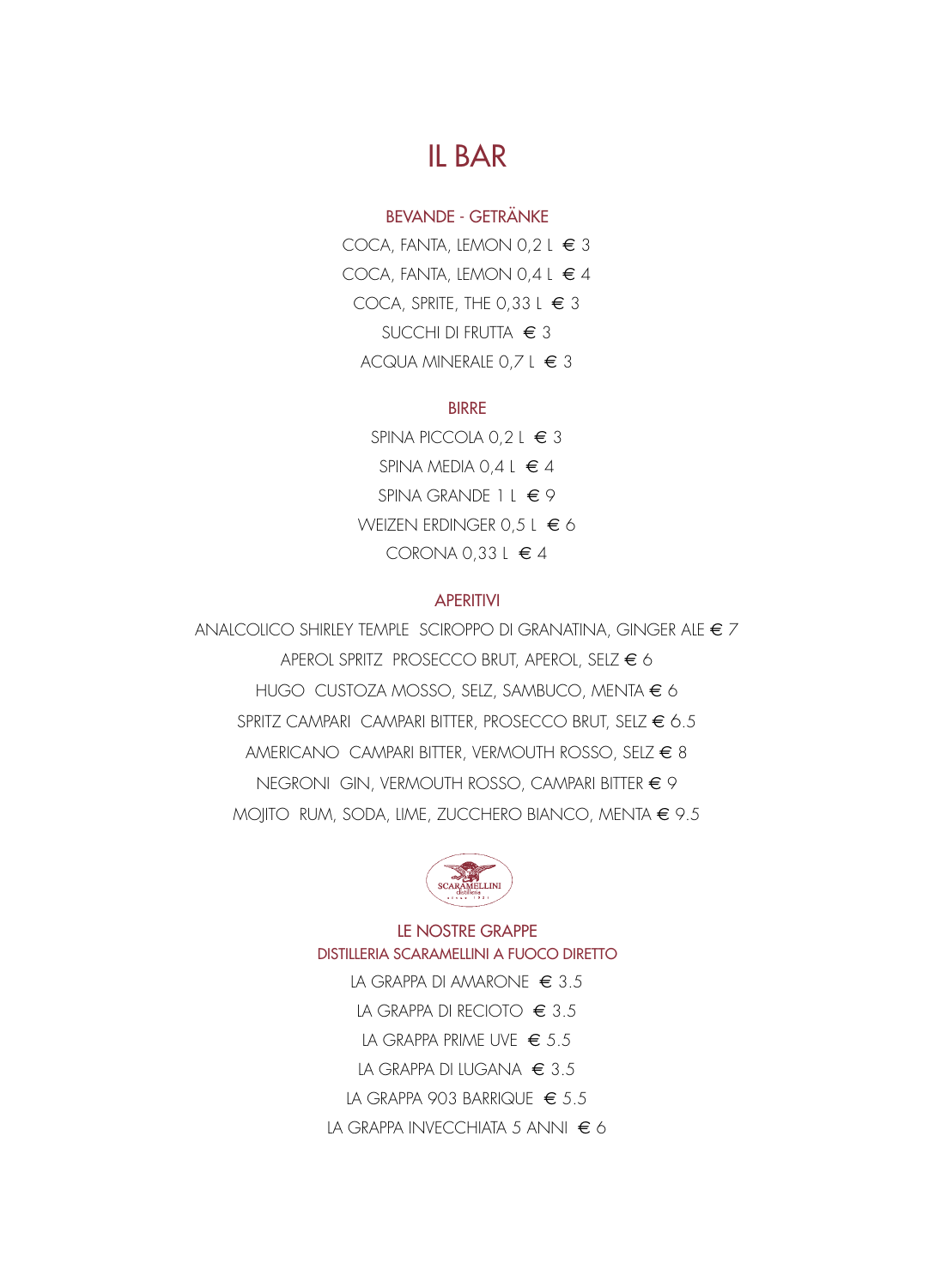

NUOVA APERTURA - CORTE REGIA RELAIS & SPA